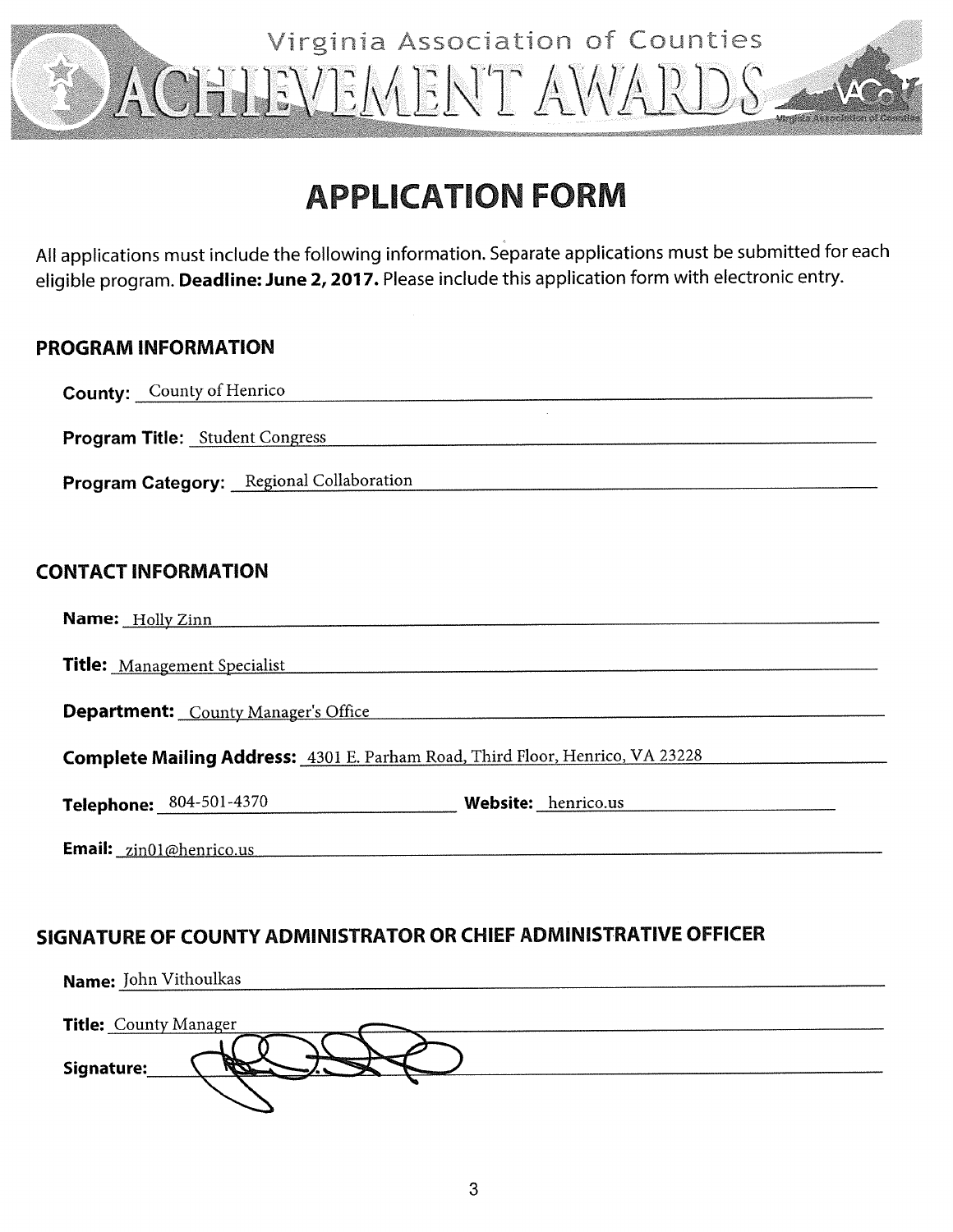#### **1. Program Overview**

The Henrico County Public Schools' (HCPS) Student Congress was formed in 2004, for students to research, brainstorm, collaborate, and advocate for necessary changes to countywide practices, regulations, buildings, and curricula. Each of Henrico County's ten high schools sends ten student representatives to serve on the HCPS Student Congress. One of those ten students is selected to serve on the HCPS director of high schools' Executive Caucus. During the caucus, information is given to these students before meeting with Congress as a whole. The makeup of HCPS Student Congress reflects the county's diversity in its culture, race, and academic achievement.

These student leaders come together quarterly to learn about leadership skills and team dynamics. They work collaboratively with local educational leaders, School Board members, business partners, and other experts in related fields. Henrico Student Congress is a platform for student opinion that allows their involvement in the decision-making that directly affects their education and community. Additionally, the experience allows students from different backgrounds and locales to come together and appreciate the community's diversity. The outcomes of Student Congress shift from year to year based on the current needs of the students and the school division.

## **2. Problem/Challenge/Situation Faced by Locality**

This program provides students with a more prominent voice in decisions that affect their educational career and future. Student Congress selects problems and issues that they deem important to their life as high school students. They research solutions and make policy proposals to the School Board at the end of the year and, sometimes, throughout the school year.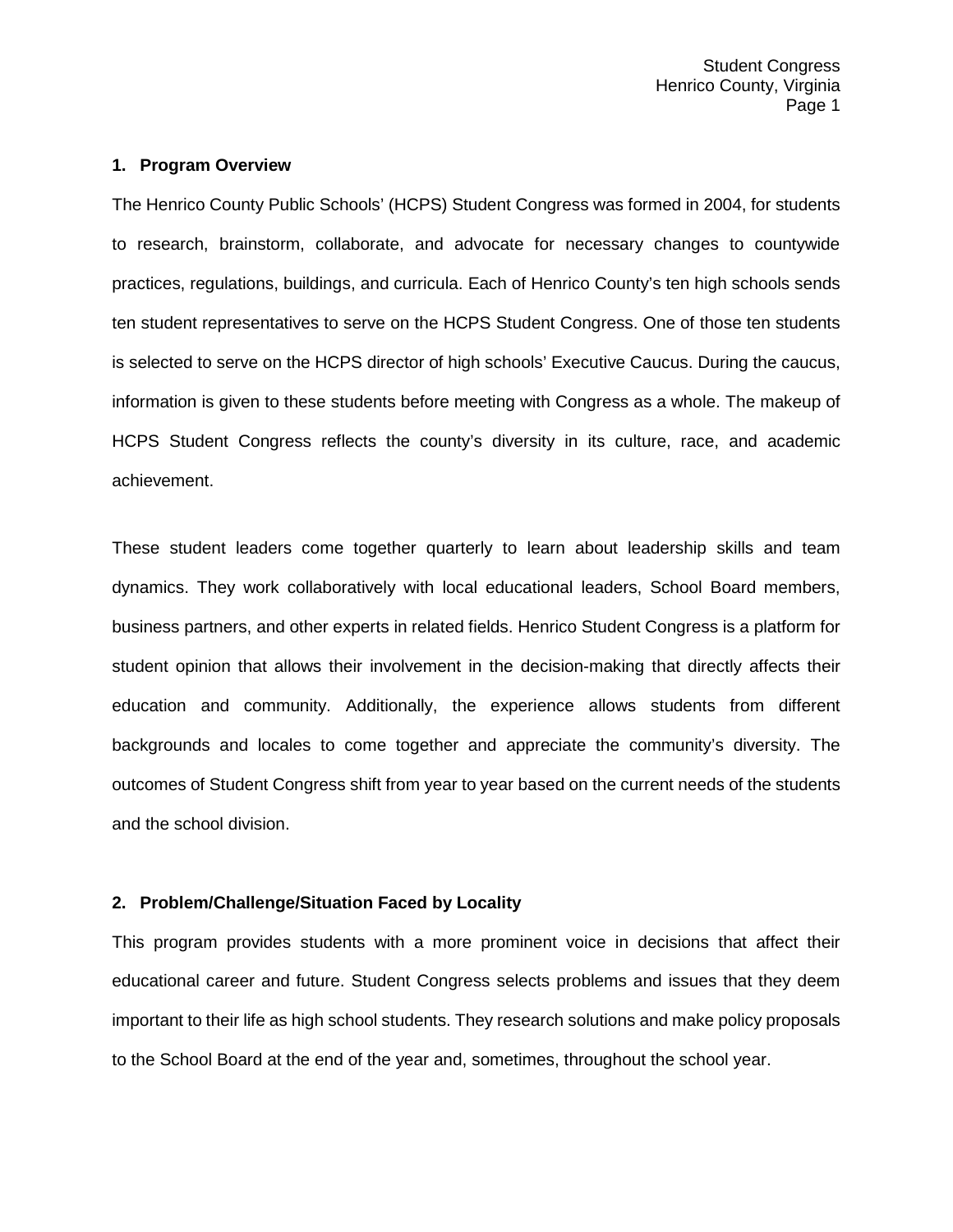While this program has been around for more than a decade, the focus has shifted because of the changing demographics and needs of the school division. The school division's desire to close achievement gaps, improve disproportional behavior outcomes, and recognize that we are now a "majority-minority" county has changed the kinds of information and outcomes division leaders need from these 100 student leaders. The focus now places a strong emphasis on students being able to learn leadership skills and lessons they can take back to their schools; engage in lessons of diversity they learn from each other; and build foundational problem-solving skills. However, these student leaders are also considered county leaders as they weigh in on major decisionmaking discussions. Examples would be the adoption of computer software, grading-scale changes, changes to school security, and lunch menus.

Student Congress is important to Henrico County. As educators, we realize that we are in the habit of making decisions for students without always involving them in the decision-making process. This program affords them the chance to help school and division leaders make decisions with key student input and feedback. HCPS values students' opinions and their unique perspectives when making decisions.

#### **3. How Program Fulfilled Awards Criteria**

Student Congress has proved to be an innovative way to bring together students to participate in school decision-making; to bridge gaps in a large, diverse school system; to accomplish service programs; and to provide county leaders across departments a forum to gain valuable insight to make informed decisions. The program is innovative, collaborative, and replicable by other localities.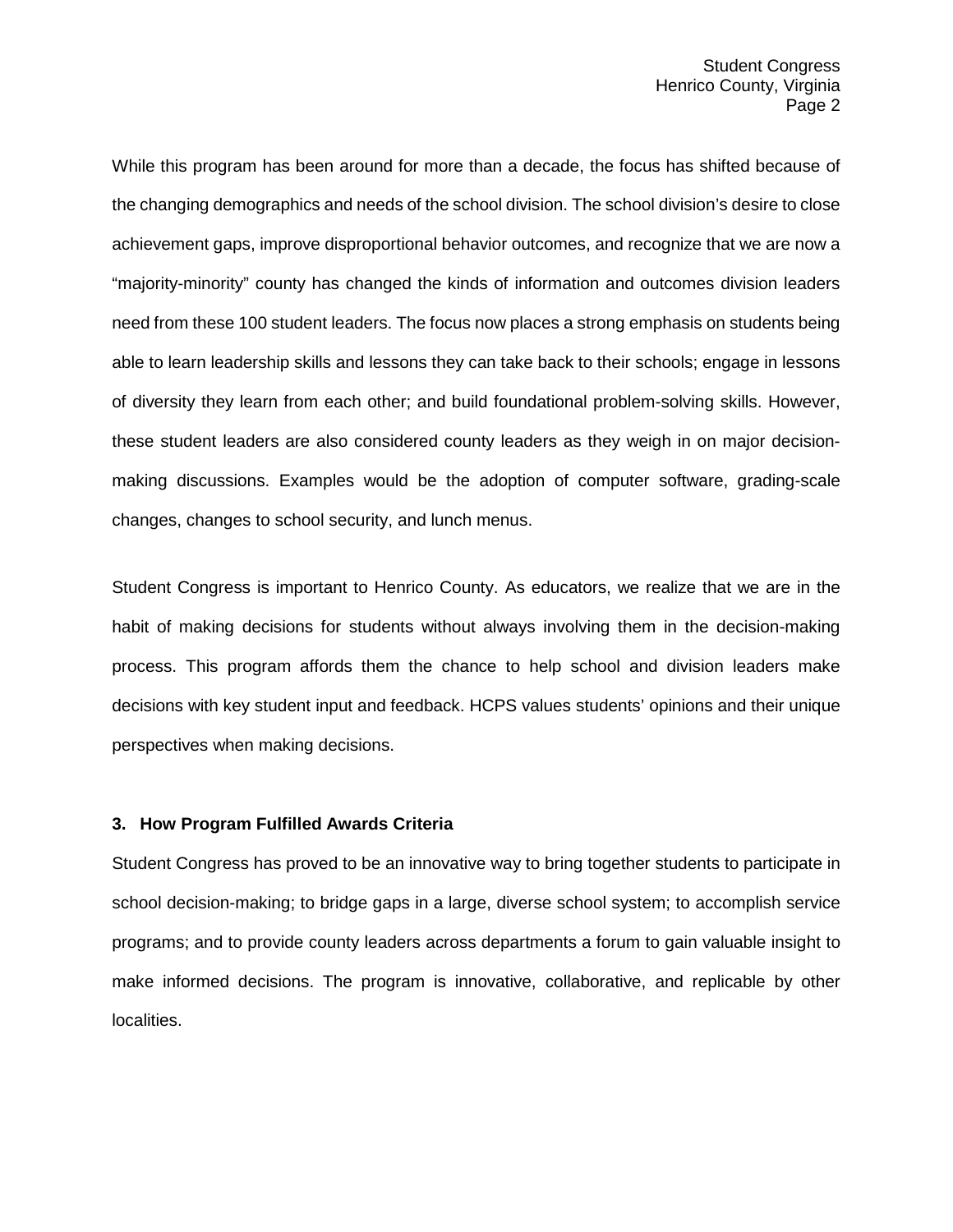#### **4. How Program Was Carried Out**

HCPS Student Congress was formed in 2004, to bring the county's selected student leaders together in quarterly meetings to discuss, research, share, plan, organize, and brainstorm issues pertinent to the success of the school system. The program was created to ensure student voices were heard as decisions were being made that affected them. Student Congress does not only include academically, advanced students. The GPAs of the student representatives may vary from 2.0 to 4.6 or greater. Some of the students may have disciplinary infractions. However, the purpose of Student Congress is to let these students know they are student leaders in the county and must lead by example at all times. The strategies and techniques that are implemented with this program have changed the mindset of students and have inspired them to make changes in their schools, as well as on county, state, and national levels.

When the students meet quarterly, they are provided meaningful lessons and scenarios that give them the necessary skills to become effective leaders. While serving on Student Congress, students have the opportunity to participate in community service programs throughout the school year. The projects in which they participate enlighten the students on many levels and encourage them to continue and expand on community service. Student Congress collaborates with business leaders such as the Henrico Christmas Mother, the Boys and Girls Club of Richmond, Hands Up Ministries, and the Virginia Center for Inclusive Communities. Student leaders regularly express gratitude for the opportunity to participate in these projects and state that serving the community is a rewarding and heartfelt experience. In turn, community members are grateful and appreciative of the level of service and participation that Student Congress members provide to their organizations.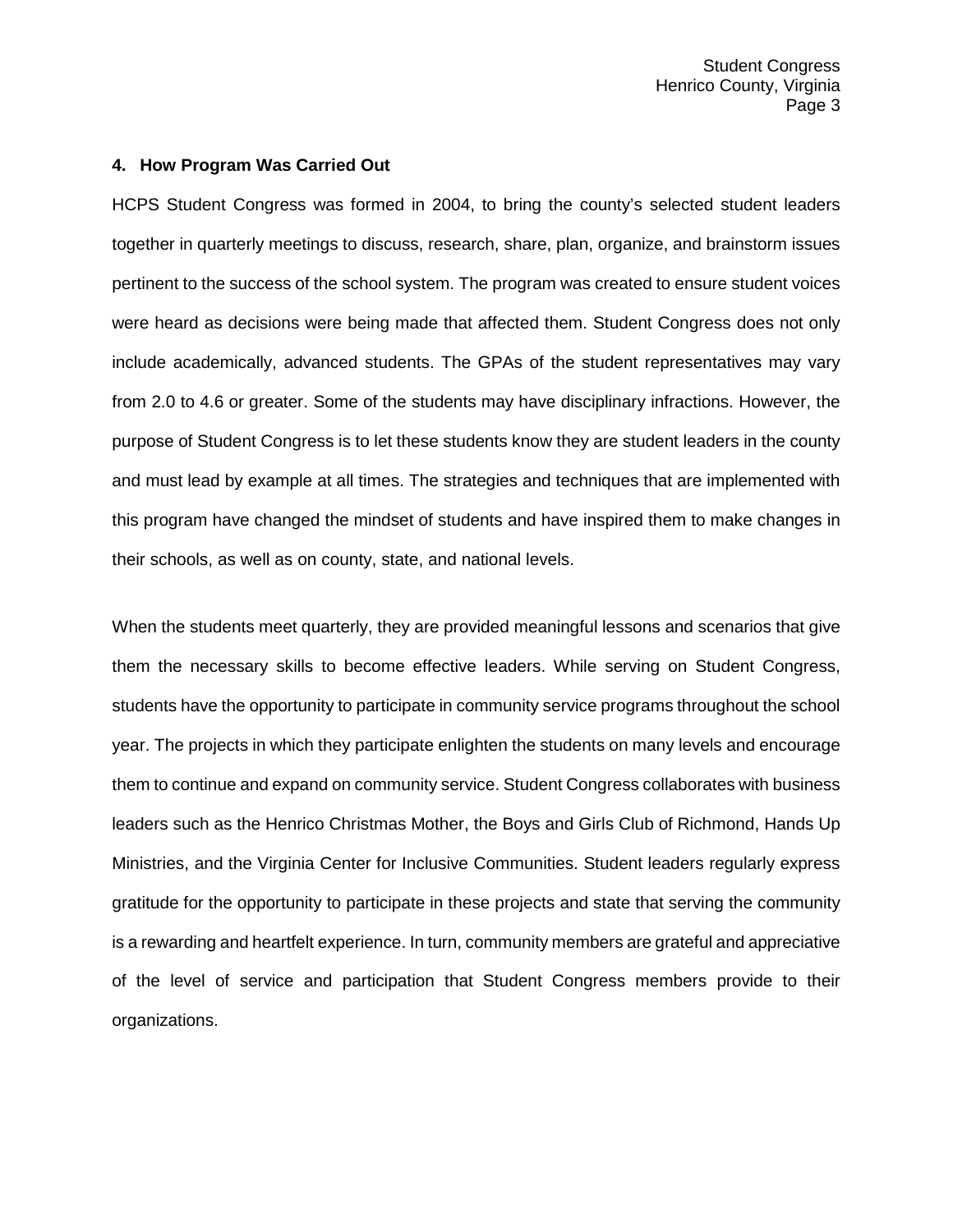Annually, students participate in a student exchange day, on which they visit a different school attended by a selected peer. The day is designed to have students visit a school in another magisterial district where the culture, climate, and demographics may be different than their home schools. This provide them with an idea of their peers' daily school experiences. Students are able to see some of the obstacles, issues and problems their peers may face. They are also able to see rewards and benefits their own schools may not offer. Since the implementation of student exchange day, student leaders have expressed appreciation for the opportunity to participate. The process has given them an appreciation and a better understanding for their peers' experiences. This has also encouraged new relationships among students. Upon the completion of the day, students come together and make suggestions regarding opportunities for growth at these schools.

Annually, Student Congress members also have the opportunity to participate in conversations with the county's assistant superintendent of finance about countywide finances. The student leaders also give feedback to the director of high school education and the assistant superintendent of instruction about the county's annual calendar. Additionally, the HCPS Department of Technology presents information regularly to the student leaders to get feedback on software, computer choices, learning systems, and other innovative and creative tools about which the students have a unique perspective. When the students meet quarterly, two teachersponsors accompany them.

#### **5. Financing and Staffing**

The only expenses for the Student Congress program are the costs of providing lunches for the students at their quarterly meetings, and the director of high schools is provided an annual budget for these expenses. The total cost of lunches per meeting ranges from \$100-\$300. Affordable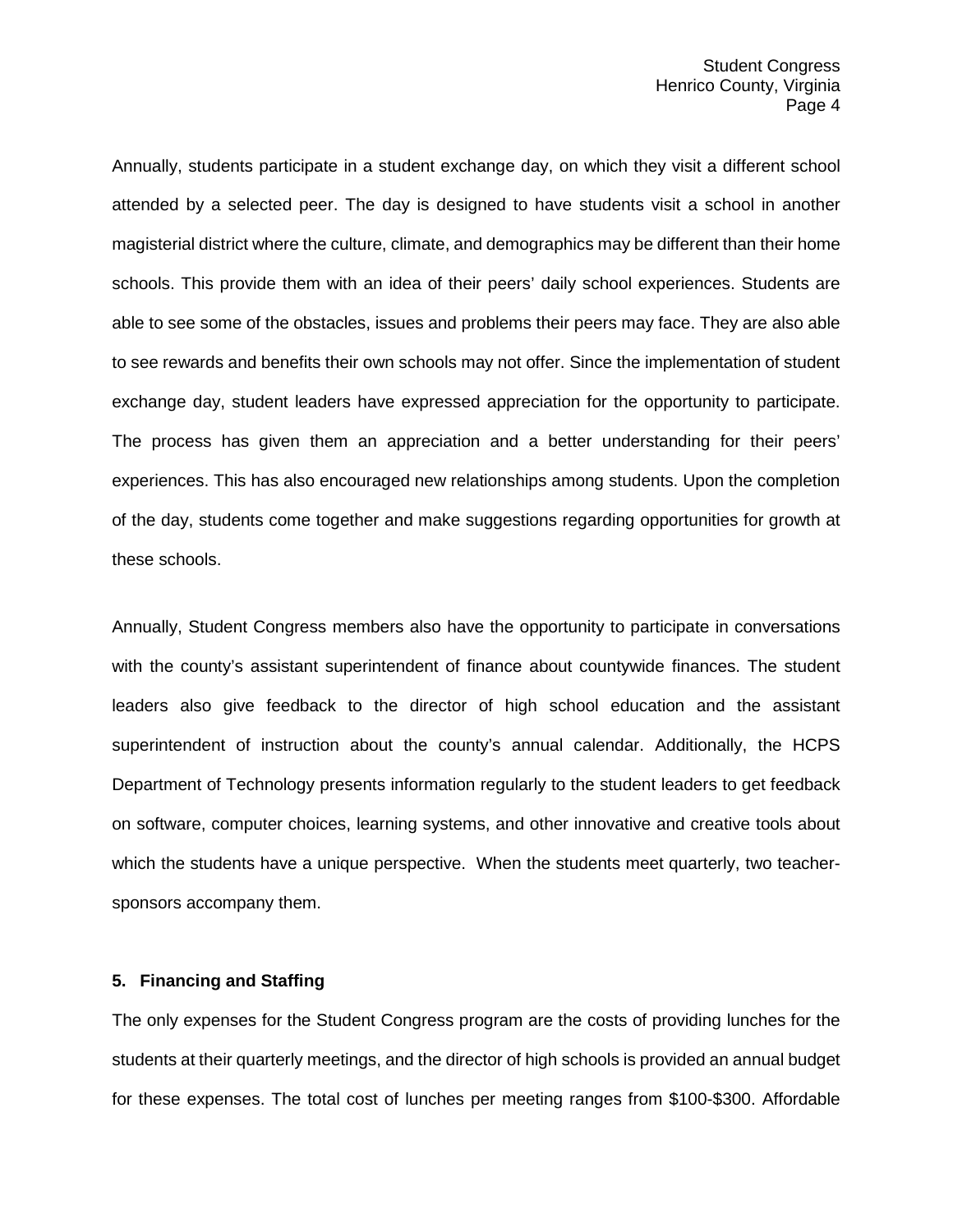lunches are often prepared by students in HCPS' culinary classes, which involves even more students in the collaboration process and showcases their talents. The HCPS Department of Career and Technical Education works with Student Congress to defray the cost of these meals. The partnership is beneficial for HCPS' Student Congress and the Department of Career and Technical Education and Culinary Arts program because students on all levels are showcased and applauded for their services and expertise. Students from all departments and programs are able to learn the talents of their peers and witness the decision-making processes in which the student leaders participate.

### **6. Program Results**

Henrico County is extremely pleased with the program's success. The students repeatedly exceed expectations and are very instrumental in informing countywide decision-making processes.

Examples of the program's successes include:

- o Working annually with the Henrico Christmas Mother program. Students meet with the Christmas Mother and program workers to pack and prepare holiday food, clothing, toiletries, and toys for the needy.
- o Assisted with the implementation of SAT preparation courses as electives.
- $\circ$  Assisted with the implementation of online physical education courses. Physical education credit is offered for sports activities completed outside of school, which allows students to take other necessary courses during the school day. A teacher monitors this program.
- o Assisted with the implementation of online textbooks.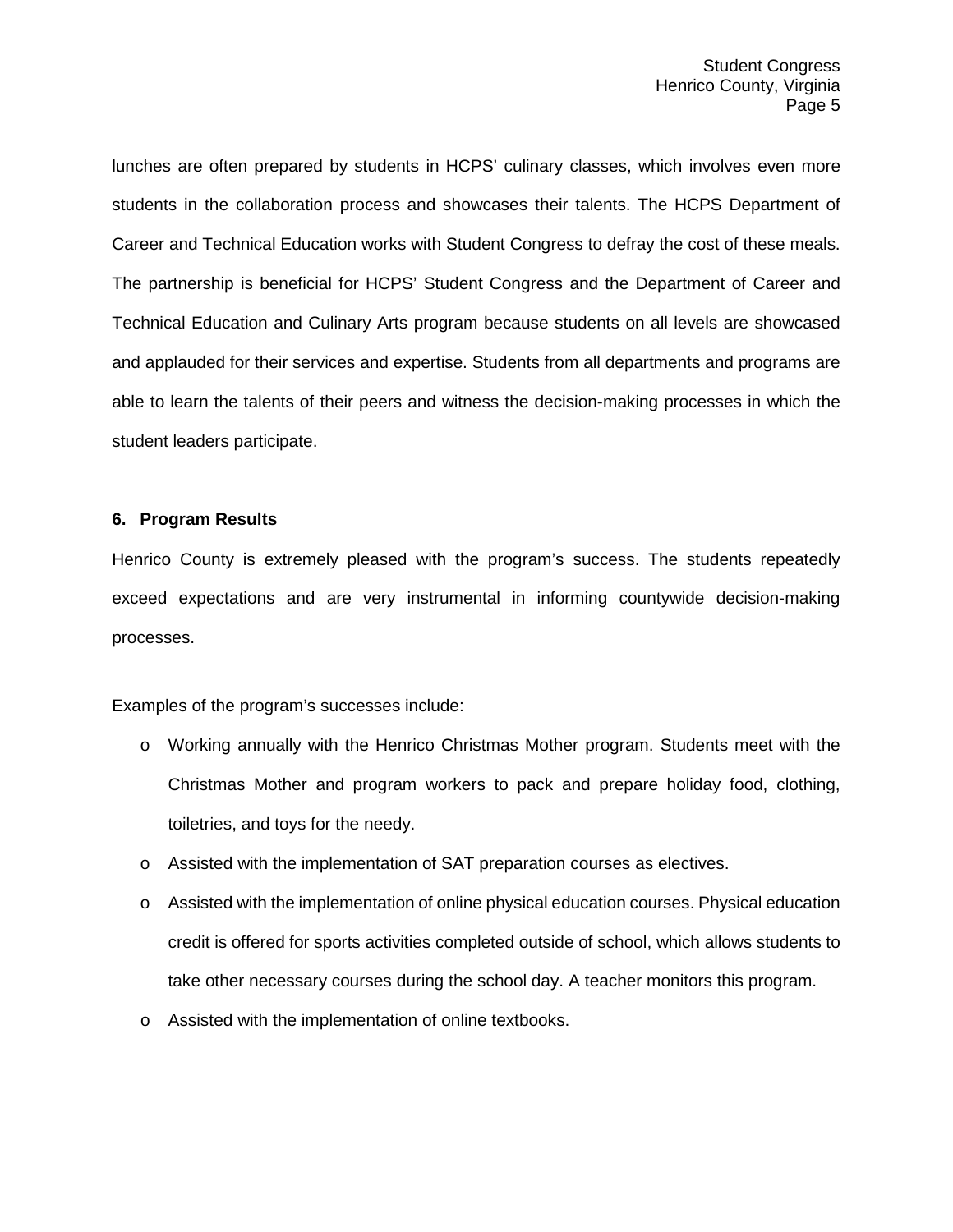- o Formed, organized, and spearheaded the, "Henrico County 804 Invitational Basketball Game." Because of this event, Student Congress is able to make an annual donation to the Boys and Girls Club.
- o Assisted with changing the academic grading scale to a 10-point scale.
- o Participated in the process of choosing new computers for secondary students.
- o Weighed in on discussions of possible elimination of midterm exams for the 2017-18 school year.
- o Contributed to the discussion on the possible elimination of class rankings.
- o Participated in the 20/20 Vision Initiative, a process of conducting audits of HCPS' high school specialty centers. Many changes have been made because of Student Congress feedback. Some include name changes and increasing the number of internship programs and community service hours.

The program's results have been robust. Many of the county's directors and specialists are able to use Student Congress as a means of making decisions for their departments, to the benefit of the whole county. Student Congress is an avenue that many division leaders use to inform their decisions. Without these students, division leaders would not have a readily available forum for vetting ideas. Student Congress provides them with a thoughtful and experienced sounding board.

HCPS Student Congress is highly respected in Henrico County, and its level of service is unwavering. These students take pride in being able to participate in this program and know that they serve as the liaisons between county officials and the student body. The input and feedback of these students has prompted and informed many profound decisions. When changes need to be made, these students make sure their voices are heard. They are intelligent, articulate, and